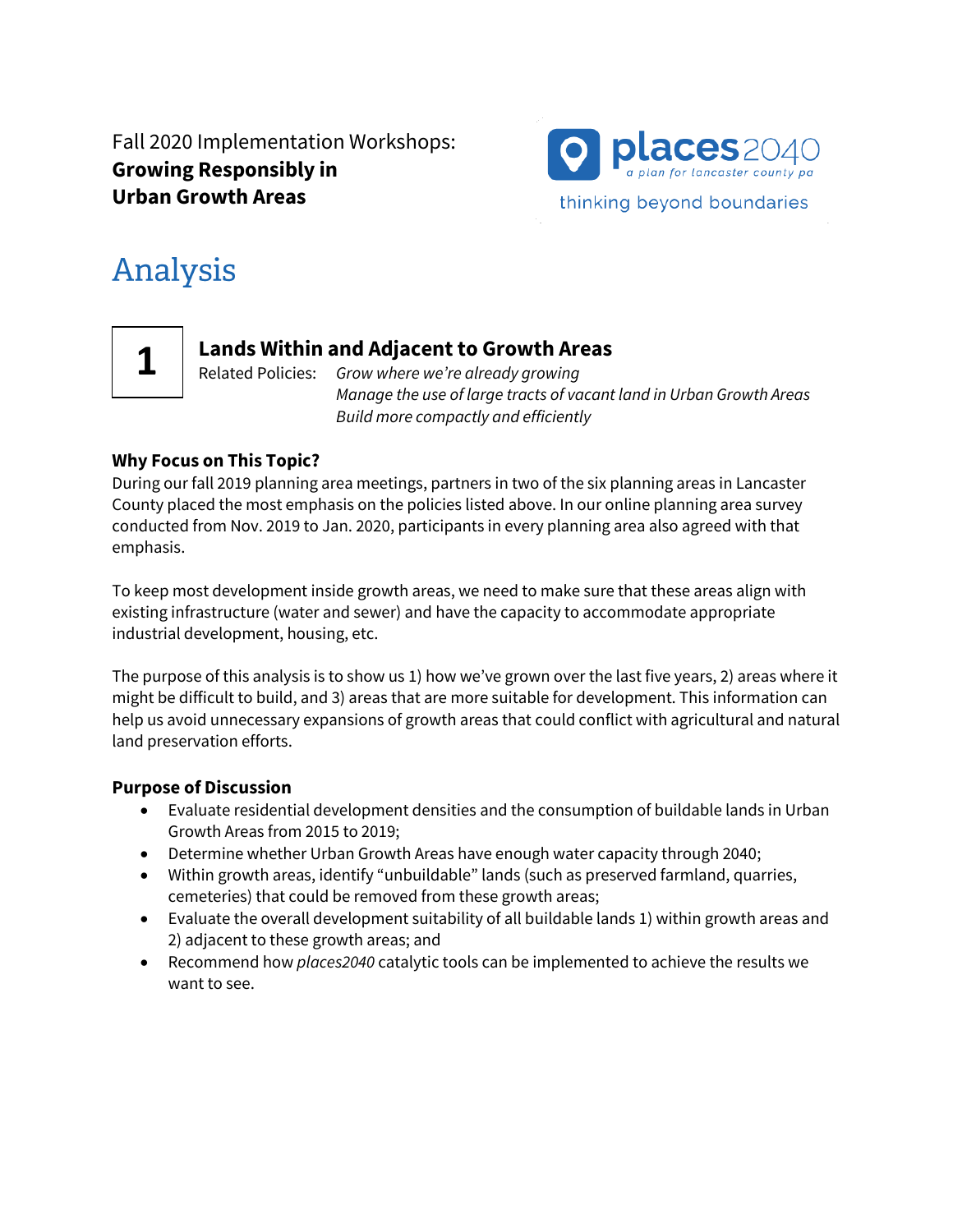#### **Desired Outcomes**

*Places2040* provides some ways to measure our progress in achieving this policy:

| <b>Growth Inside Urban Growth Areas</b>    |                                                                                 |
|--------------------------------------------|---------------------------------------------------------------------------------|
| New dwelling units                         | Increase % of new dwelling units in UGAs to<br>accommodate projected population |
| New non-residential square<br>footage      | Increase % of new non-residential square footage in<br><b>UGAs</b>              |
| Countywide UGA net density                 | Increase net density to target density for each UGA                             |
| <b>Employment Location</b>                 |                                                                                 |
| Jobs in UGAs                               | Increase % of jobs in UGAs                                                      |
| Water and Sewer Infrastructure Inside UGAs |                                                                                 |
| Parcels with water service                 | Increase % of UGA parcels with water service                                    |
| Parcels with sewer service                 | Increase % of UGA parcels with sewer service                                    |

## **Tables and Maps**

A more detailed discussion of the analysis undertaken for this topic appears in a separate "Methodology" handout. In general terms, Table 1 and Maps 1A, 1B, and 1C illustrate the following:

Table 1 – Buildable Lands, Residential Density, and Water Capacity

- Acres Consumed between 2015 and 2019 Residential and non-residential acres consumed during this period, including average residential densities; and the acres of land remaining in 2019.
- Public Water Capacity through 2040 Projected surplus or deficit in water supply within growth areas.
- Buildable Land Remaining in 2040 How many acres will remain if we follow trend, and how many if we follow the recommendations in *places2040*.

Map 1A - Land Development Within Growth Areas

- Suitability for Development (Growth Area Buildable Land) Lands scored using criteria outlined with input from the Economic Development Co. (EDC) of Lancaster County.
- Unbuildable Land Near Growth Area Edge Lands with development constraints; could potentially be removed from growth areas.

Map 1B – Land Development Adjacent to Growth Areas

- Suitability for Development (Growth Area Edge) All lands outside & adjacent to growth areas, but with quarries, preserved lands, and ag and natural preservation priorities removed. Remaining lands were scored using the same criteria as Map 1A.
- Map 1C Land Development Adjacent to Growth Areas
	- Suitability for Development (Growth Area Edge *Priority*) Of the lands highlighted in Map 1B, these lands are the most suitable due to their access to water, sewer, and major roads.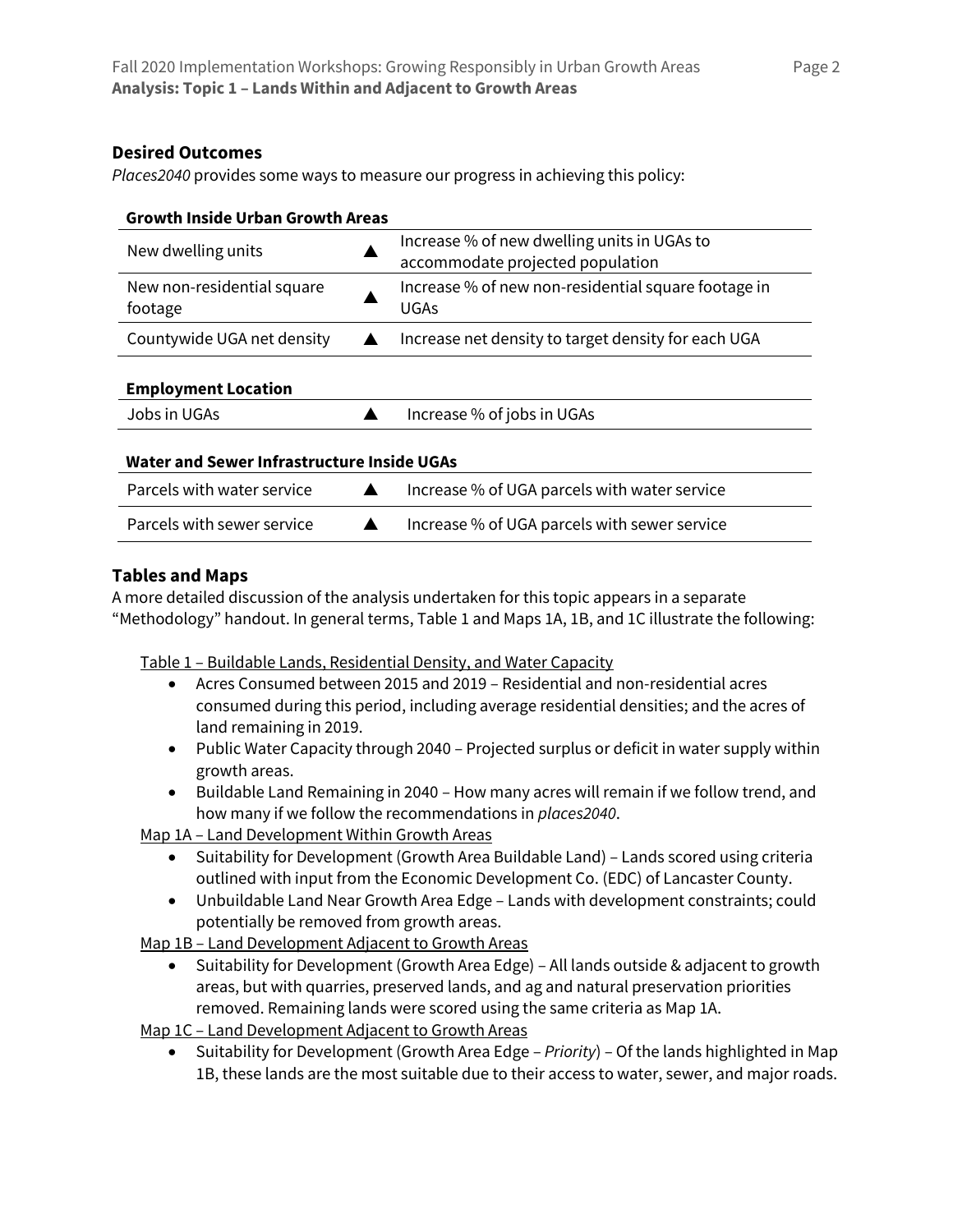#### **Results of the Analysis**

Looking at the countywide data, these factors stand out to us:

- In 2015, we had about 28,000 buildable acres in growth areas. At the end of 2019, that number had decreased to about 24,000 acres.
- Public water suppliers in Lancaster County generally have the capacity to accommodate growth projected through 2040. Only three showed slight deficits.
- We didn't find a lot of unbuildable land adjacent to growth area boundaries about 375 acres countywide.
- About 6,900 buildable acres are considered "more suitable" or greater, and 900 buildable acres ranked as "less suitable" and "least suitable" [for definitions of these terms, see "Methodology" handout].
- About 6,800 acres of land along growth area edges were identified as a "priority" since they appeared to have access to water, sewer, and major roads. About 4,800 acres were ranked as "more suitable" or greater.

## **Applying the Catalytic Tools in** *places2040*

Here's how our partners can use these tools to manage buildable lands and realign growth areas:

Municipalities / Regional Entities

- Place-Based Planning Use the results of this analysis and work with neighboring municipalities to do further ground truthing of buildable lands and realign growth areas accordingly; look closely at "donut holes" and disconnected areas.
- Simplify Zoning Rezone "most suitable" lands for industrial development and "more suitable" lands for a mixture of non-residential or residential. Amend zoning districts and ordinances to permit recommended residential densities. Zone any lands removed from growth areas to effective agriculture or conservation/open space districts.

Partners for Place

• Align Resources – Working with municipalities and property owners, EDC can use its resources to ground truth these analyses and identify and ready the lands most suitable for economic development

Authorities

• Infrastructure – Work to close any deficits in water supply for growth areas. Make sure that water and sewer are readily available for "more suitable" and "most suitable" lands.